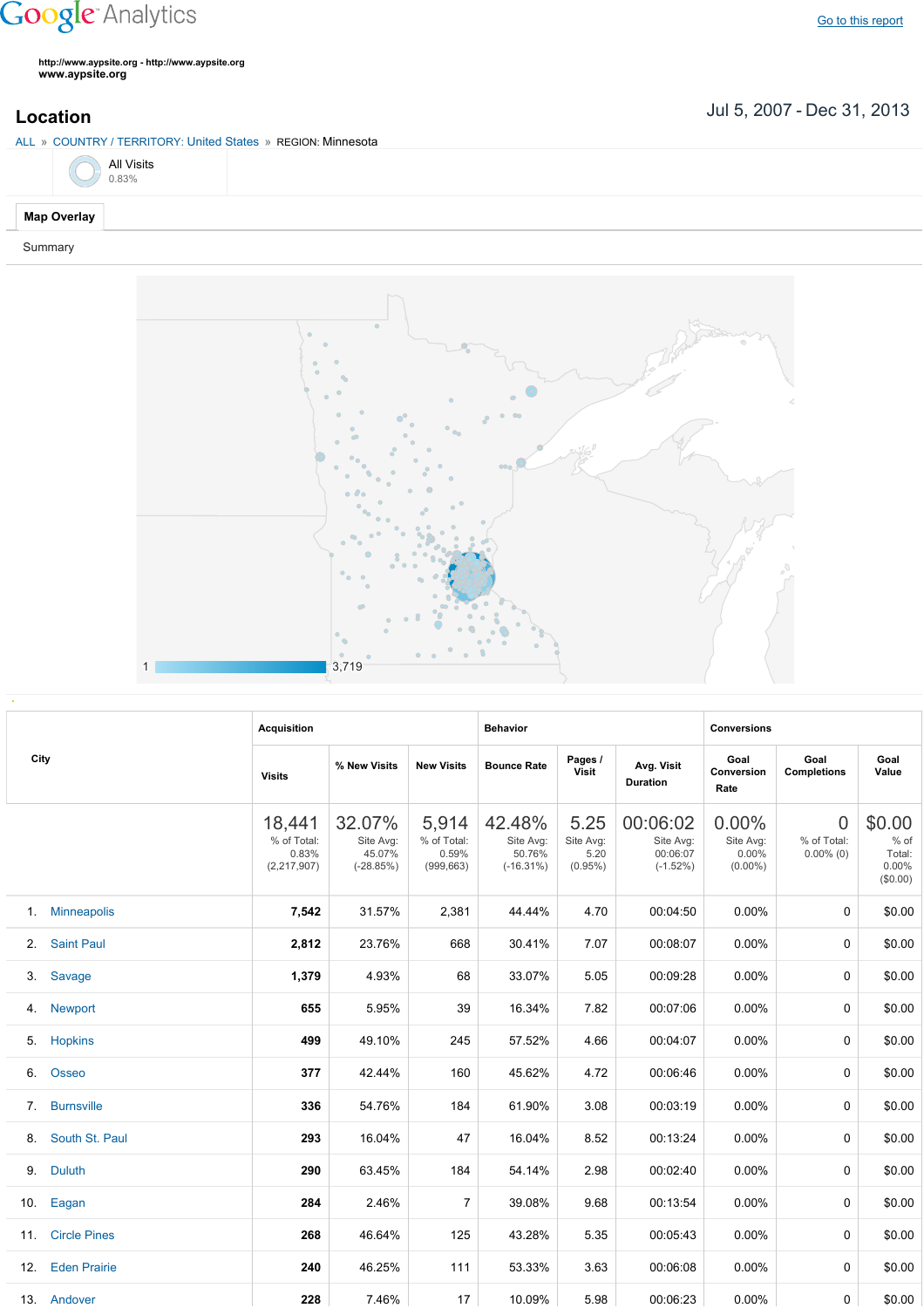|     | 14. Rochester           | 213 | 75.12% | 160            | 59.62% | 3.39 | 00:04:37 | 0.00%    | 0 | \$0.00 |
|-----|-------------------------|-----|--------|----------------|--------|------|----------|----------|---|--------|
|     | 15. Minnetonka          | 199 | 28.14% | 56             | 49.25% | 7.59 | 00:04:05 | $0.00\%$ | 0 | \$0.00 |
|     | 16. Elk River           | 192 | 12.50% | 24             | 69.27% | 3.33 | 00:06:29 | 0.00%    | 0 | \$0.00 |
|     | 17. Ely                 | 177 | 23.16% | 41             | 13.56% | 8.27 | 00:06:39 | 0.00%    | 0 | \$0.00 |
|     | 18. Rosemount           | 149 | 42.28% | 63             | 36.91% | 7.56 | 00:10:20 | 0.00%    | 0 | \$0.00 |
|     | 19. Hennepin County     | 145 | 53.10% | 77             | 55.17% | 5.99 | 00:02:46 | $0.00\%$ | 0 | \$0.00 |
|     | 20. Anoka               | 142 | 24.65% | 35             | 52.82% | 3.42 | 00:03:20 | $0.00\%$ | 0 | \$0.00 |
|     | 21. Dilworth            | 124 | 10.48% | 13             | 38.71% | 6.31 | 00:08:13 | $0.00\%$ | 0 | \$0.00 |
|     | 22. Apple Valley        | 114 | 15.79% | 18             | 35.09% | 5.88 | 00:05:54 | $0.00\%$ | 0 | \$0.00 |
|     | 23. Saint Cloud         | 95  | 78.95% | 75             | 74.74% | 3.14 | 00:03:39 | $0.00\%$ | 0 | \$0.00 |
|     | 24. Mankato             | 71  | 77.46% | 55             | 70.42% | 2.41 | 00:01:31 | $0.00\%$ | 0 | \$0.00 |
|     | 25. Lakeville           | 70  | 35.71% | 25             | 34.29% | 7.01 | 00:11:18 | $0.00\%$ | 0 | \$0.00 |
|     | 26. Northfield          | 59  | 45.76% | 27             | 40.68% | 4.44 | 00:05:26 | $0.00\%$ | 0 | \$0.00 |
|     | 27. Inver Grove Heights | 52  | 76.92% | 40             | 75.00% | 1.85 | 00:01:08 | $0.00\%$ | 0 | \$0.00 |
|     | 28. (not set)           | 48  | 64.58% | 31             | 70.83% | 2.46 | 00:02:52 | $0.00\%$ | 0 | \$0.00 |
|     | 29. Excelsior           | 46  | 63.04% | 29             | 41.30% | 6.52 | 00:04:35 | 0.00%    | 0 | \$0.00 |
|     | 30. Hugo                | 43  | 69.77% | 30             | 55.81% | 4.79 | 00:08:23 | $0.00\%$ | 0 | \$0.00 |
|     | 31. Two Harbors         | 43  | 16.28% | $\overline{7}$ | 4.65%  | 8.72 | 00:09:07 | 0.00%    | 0 | \$0.00 |
|     | 32. Golden Valley       | 43  | 67.44% | 29             | 65.12% | 3.28 | 00:03:32 | 0.00%    | 0 | \$0.00 |
|     | 33. Bemidji             | 39  | 56.41% | 22             | 64.10% | 2.41 | 00:02:16 | 0.00%    | 0 | \$0.00 |
|     | 34. Champlin            | 34  | 79.41% | 27             | 76.47% | 1.91 | 00:01:14 | 0.00%    | 0 | \$0.00 |
|     | 35. Winona              | 34  | 82.35% | 28             | 73.53% | 2.12 | 00:00:45 | 0.00%    | 0 | \$0.00 |
| 36. | Owatonna                | 33  | 81.82% | 27             | 69.70% | 2.12 | 00:03:09 | $0.00\%$ | 0 | \$0.00 |
|     | 37. Maple Grove         | 31  | 16.13% | 5              | 61.29% | 1.68 | 00:01:42 | $0.00\%$ | 0 | \$0.00 |
|     | 38. Chaska              | 30  | 70.00% | 21             | 73.33% | 2.37 | 00:02:47 | $0.00\%$ | 0 | \$0.00 |
|     | 39. Lake Elmo           | 30  | 70.00% | 21             | 60.00% | 2.00 | 00:02:20 | $0.00\%$ | 0 | \$0.00 |
| 40. | Dayton                  | 29  | 10.34% | 3              | 17.24% | 7.38 | 00:04:49 | $0.00\%$ | 0 | \$0.00 |
|     | 41. Maple Plain         | 29  | 10.34% | 3              | 65.52% | 4.90 | 00:05:00 | $0.00\%$ | 0 | \$0.00 |
|     | 42. Stillwater          | 27  | 74.07% | 20             | 81.48% | 2.15 | 00:01:58 | 0.00%    | 0 | \$0.00 |
|     | 43. Forest Lake         | 26  | 88.46% | 23             | 69.23% | 5.12 | 00:03:51 | 0.00%    | 0 | \$0.00 |
| 44. | Shakopee                | 26  | 69.23% | 18             | 57.69% | 3.27 | 00:05:14 | $0.00\%$ | 0 | \$0.00 |
|     | 45. Brainerd            | 25  | 48.00% | 12             | 84.00% | 3.36 | 00:01:49 | $0.00\%$ | 0 | \$0.00 |
|     | 46. Wayzata             | 24  | 45.83% | 11             | 58.33% | 2.29 | 00:02:17 | 0.00%    | 0 | \$0.00 |
|     | 47. International Falls | 21  | 14.29% | 3              | 42.86% | 2.10 | 00:08:30 | $0.00\%$ | 0 | \$0.00 |
|     | 48. Monticello          | 21  | 61.90% | 13             | 76.19% | 1.48 | 00:00:50 | 0.00%    | 0 | \$0.00 |
| 49. | Chanhassen              | 20  | 90.00% | 18             | 70.00% | 2.50 | 00:03:46 | 0.00%    | 0 | \$0.00 |
| 50. | Bloomington             | 20  | 65.00% | 13             | 85.00% | 1.70 | 00:01:09 | 0.00%    | 0 | \$0.00 |
|     | 51. Moorhead            | 19  | 89.47% | 17             | 68.42% | 2.63 | 00:03:03 | 0.00%    | 0 | \$0.00 |
|     | 52. Marshall            | 16  | 93.75% | 15             | 43.75% | 4.62 | 00:09:36 | $0.00\%$ | 0 | \$0.00 |
| 53. | Benson                  | 15  | 13.33% | $\overline{c}$ | 13.33% | 9.67 | 00:28:17 | $0.00\%$ | 0 | \$0.00 |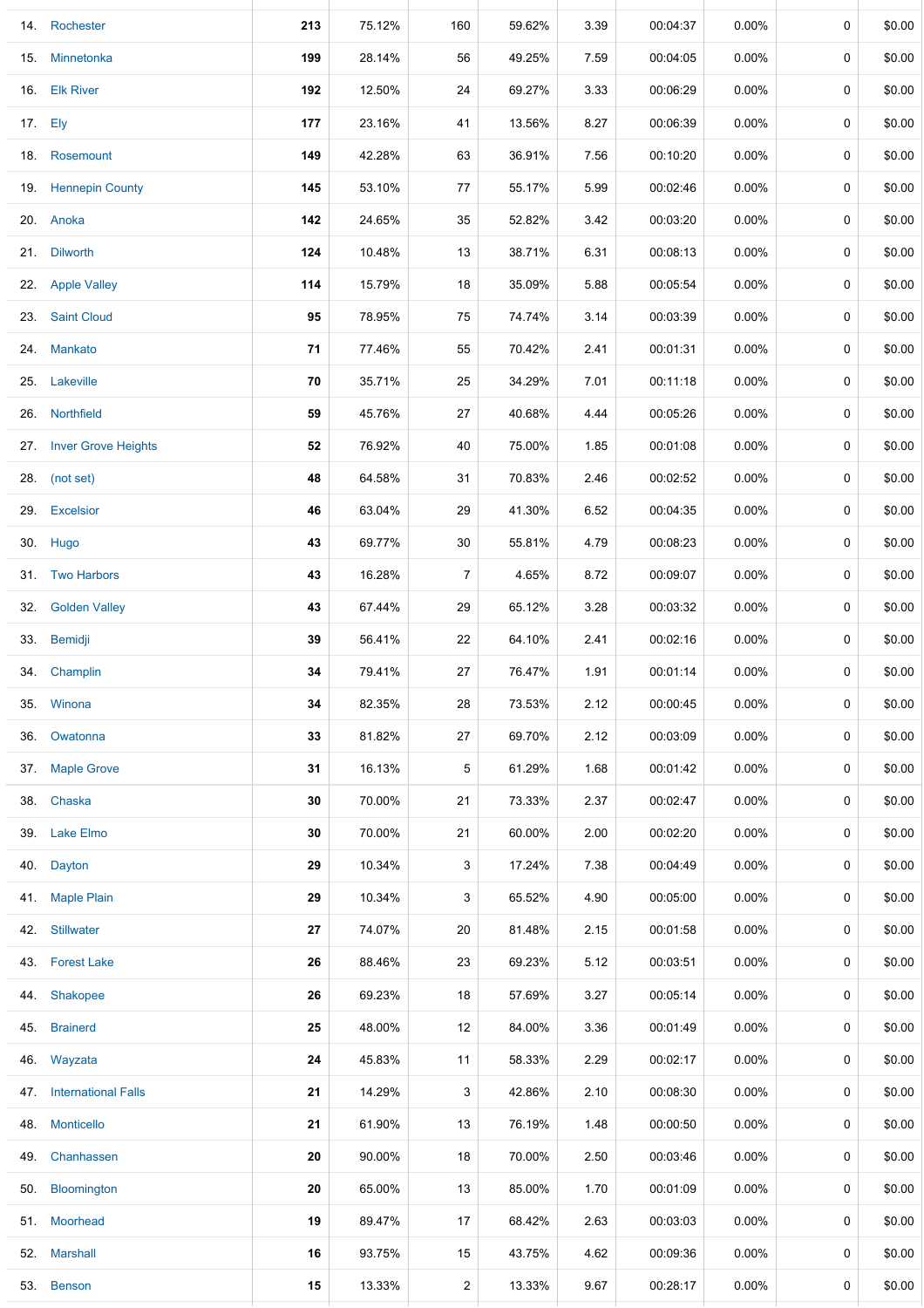|     | 54. Hastings          | 15             | 60.00%   | 9              | 73.33%         | 2.00  | 00:01:47 | $0.00\%$ | 0           | \$0.00      |
|-----|-----------------------|----------------|----------|----------------|----------------|-------|----------|----------|-------------|-------------|
|     | 55. Willmar           | 15             | 60.00%   | 9              | 53.33%         | 1.47  | 00:00:04 | $0.00\%$ | 0           | \$0.00      |
|     | 56. Mound             | 13             | 61.54%   | 8              | 76.92%         | 5.77  | 00:02:25 | 0.00%    | 0           | \$0.00      |
|     | 57. Sartell           | 13             | 84.62%   | 11             | 69.23%         | 2.77  | 00:00:36 | $0.00\%$ | 0           | \$0.00      |
|     | 58. Waite Park        | 13             | 100.00%  | 13             | 69.23%         | 1.38  | 00:00:39 | $0.00\%$ | 0           | \$0.00      |
|     | 59. Roseville         | 13             | 46.15%   | 6              | 92.31%         | 1.08  | 00:00:03 | $0.00\%$ | 0           | \$0.00      |
|     | 60. Austin            | 12             | 91.67%   | 11             | 66.67%         | 1.58  | 00:00:46 | $0.00\%$ | 0           | \$0.00      |
|     | 61. Dawson            | 12             | 25.00%   | 3              | 33.33%         | 8.67  | 00:26:35 | $0.00\%$ | 0           | \$0.00      |
|     | 62. Jordan            | 12             | 100.00%  | 12             | 75.00%         | 1.67  | 00:00:55 | $0.00\%$ | 0           | \$0.00      |
|     | 63. Woodbury          | 12             | 58.33%   | $\overline{7}$ | 50.00%         | 8.33  | 00:03:11 | $0.00\%$ | 0           | \$0.00      |
|     | 64. Fairmont          | 11             | 81.82%   | 9              | 81.82%         | 3.18  | 00:04:42 | $0.00\%$ | 0           | \$0.00      |
|     | 65. Tower             | 11             | $0.00\%$ | 0              | 18.18%         | 8.36  | 00:08:23 | $0.00\%$ | 0           | \$0.00      |
|     | 66. St. Louis Park    | 11             | 54.55%   | 6              | 81.82%         | 3.91  | 00:00:16 | $0.00\%$ | 0           | \$0.00      |
|     | 67. Cloquet           | 10             | 80.00%   | 8              | 80.00%         | 2.50  | 00:00:52 | 0.00%    | $\mathbf 0$ | \$0.00      |
|     | 68. Faribault         | 10             | 100.00%  | 10             | 60.00%         | 2.70  | 00:04:09 | 0.00%    | 0           | \$0.00      |
|     | 69. Hutchinson        | 10             | 100.00%  | 10             | 60.00%         | 1.60  | 00:00:33 | 0.00%    | 0           | \$0.00      |
|     | 70. Little Falls      | 10             | 70.00%   | $\overline{7}$ | 50.00%         | 2.80  | 00:04:30 | $0.00\%$ | 0           | \$0.00      |
|     | 71. Maplewood         | 10             | 70.00%   | 7              | 80.00%         | 2.30  | 00:02:47 | 0.00%    | 0           | \$0.00      |
|     | 72. Annandale         | 9              | 100.00%  | 9              | 88.89%         | 1.22  | 00:00:07 | $0.00\%$ | 0           | \$0.00      |
|     | 73. Aurora            | 9              | 11.11%   | 1              | 33.33%         | 8.89  | 00:05:33 | $0.00\%$ | 0           | \$0.00      |
|     | 74. Prior Lake        | 9              | 100.00%  | 9              | 55.56%         | 2.22  | 00:01:15 | $0.00\%$ | 0           | \$0.00      |
|     | 75. Plymouth          | 9              | 88.89%   | 8              | 88.89%         | 1.89  | 00:00:35 | $0.00\%$ | 0           | \$0.00      |
|     | 76. Albertville       | 8              | 75.00%   | 6              | 87.50%         | 1.12  | 00:03:28 | 0.00%    | 0           | \$0.00      |
|     | 77. Buffalo           | 8              | 100.00%  | 8              | 87.50%         | 1.25  | 00:01:05 | $0.00\%$ | 0           | \$0.00      |
| 78. | <b>Red Wing</b>       | 8              | 37.50%   | 3              | 75.00%         | 4.00  | 00:04:13 | $0.00\%$ | 0           | \$0.00      |
|     | 79. Rogers            | 8              | 62.50%   | 5              | 62.50%         | 2.00  | 00:04:18 | $0.00\%$ | 0           | \$0.00      |
| 80. | <b>Brooklyn Park</b>  | 8              | 62.50%   | 5              | 100.00%        | 1.00  | 00:00:00 | 0.00%    | 0           | \$0.00      |
| 81. | Ortonville            | $\overline{7}$ | 0.00%    | 0              | 28.57%         | 3.00  | 00:19:52 | 0.00%    | 0           | \$0.00      |
|     | 82. Perham            | $\overline{7}$ | 71.43%   | 5              | 71.43%         | 2.00  | 00:00:43 | $0.00\%$ | 0           | \$0.00      |
| 83. | Shoreview             | 7              | 85.71%   | 6              | 57.14%         | 3.71  | 00:22:46 | $0.00\%$ | 0           | \$0.00      |
| 84. | <b>Belle Plaine</b>   | 6              | 100.00%  | 6              | 66.67%         | 2.00  | 00:01:08 | 0.00%    | 0           | \$0.00      |
| 85. | <b>Cannon Falls</b>   | 6              | 83.33%   | 5              | 83.33%         | 2.33  | 00:00:25 | $0.00\%$ | 0           | \$0.00      |
| 86. | <b>Cottage Grove</b>  | 6              | 83.33%   | 5              | 100.00%        | 1.00  | 00:00:00 | 0.00%    | 0           | \$0.00      |
|     | 87. Farmington        | 6              | 83.33%   | 5              | 66.67%         | 17.83 | 00:13:41 | 0.00%    | 0           | \$0.00      |
| 88. | <b>Grand Rapids</b>   | 6              | 100.00%  | 6              | 100.00%        | 1.00  | 00:00:00 | 0.00%    | 0           | \$0.00      |
|     | 89. Hamel             | 6              | 100.00%  | 6              | 100.00%        | 1.00  | 00:00:00 | $0.00\%$ | 0           | \$0.00      |
|     | 90. Morris            | 6              | 100.00%  | 6              | 66.67%         | 1.50  | 00:00:43 | 0.00%    | 0           | \$0.00      |
| 91. | <b>Park Rapids</b>    | 6              | 66.67%   | 4              | 50.00%         | 5.33  | 00:07:03 | $0.00\%$ | 0           | \$0.00      |
|     | 92. Thief River Falls | 6              | 100.00%  | 6              | 83.33%         | 1.17  | 00:01:15 | $0.00\%$ | 0           | \$0.00      |
| 93. | Wyoming               | 6              | 100.00%  | 6              | 50.00%         | 2.83  | 00:04:03 | $0.00\%$ | 0           | \$0.00      |
| QΔ  | <b>Aitkin</b>         | 5.             | 20 UUN   | $\mathbf{1}$   | <b>ጸ</b> በ በበ% | 3 4 O | 00.00.25 | U UUN    | $\cap$      | $S$ $O$ $O$ |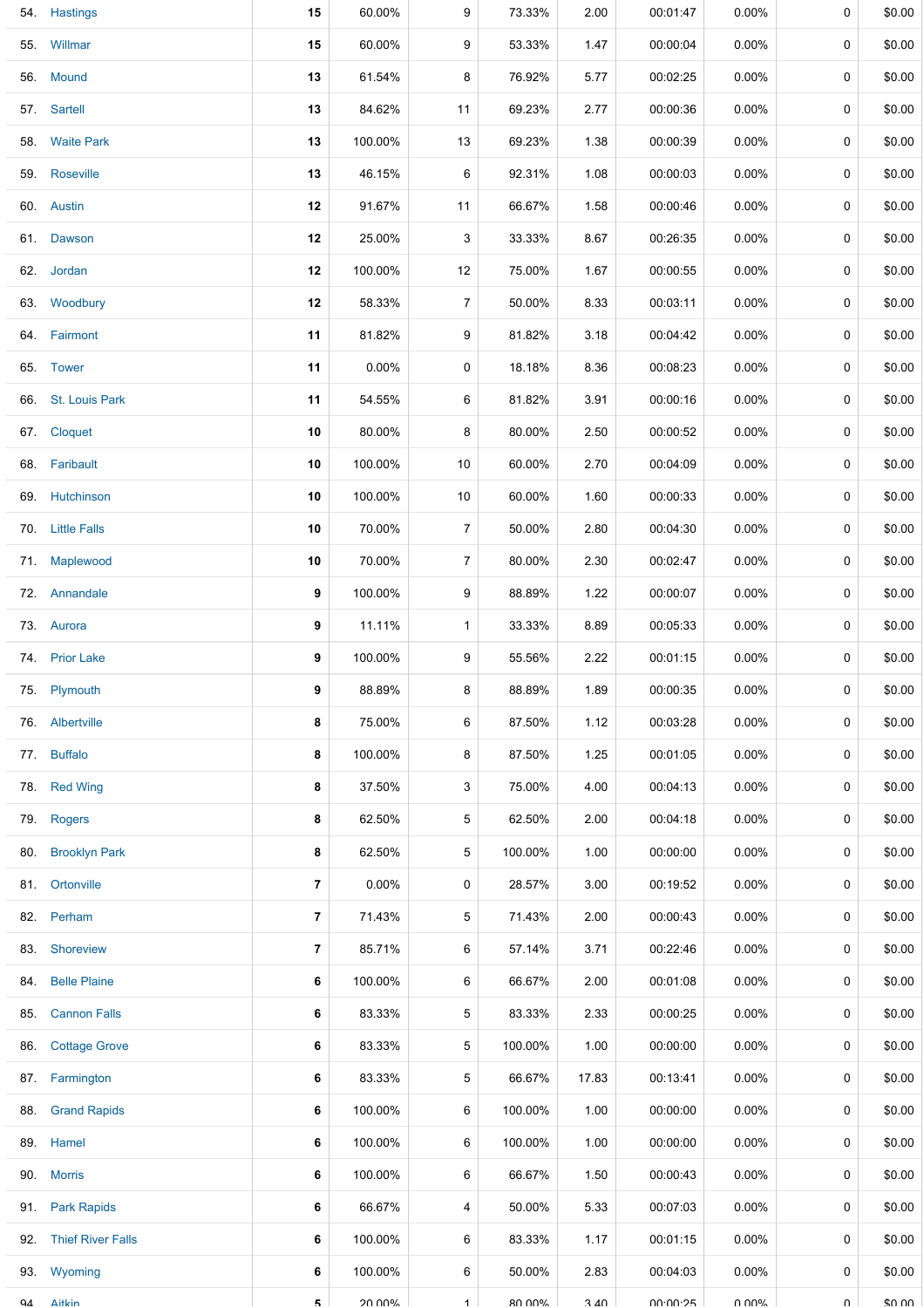|           | <b>EXIGATE</b>       |   | 20.0070  |                | <b>00.0070</b> | ∪.⊤∪ | 00.00.ZU | <b>0.0070</b> |             | ψυ.υυ  |
|-----------|----------------------|---|----------|----------------|----------------|------|----------|---------------|-------------|--------|
|           | 95. Alexandria       | 5 | 60.00%   | 3              | 40.00%         | 2.60 | 00:02:27 | $0.00\%$      | $\mathbf 0$ | \$0.00 |
| 96.       | <b>Big Lake</b>      | 5 | 100.00%  | 5              | 80.00%         | 1.20 | 00:00:06 | $0.00\%$      | 0           | \$0.00 |
|           | 97. Cambridge        | 5 | 100.00%  | 5              | 100.00%        | 1.00 | 00:00:00 | $0.00\%$      | 0           | \$0.00 |
| 98.       | Crookston            | 5 | 100.00%  | 5              | 80.00%         | 1.20 | 00:02:14 | $0.00\%$      | 0           | \$0.00 |
|           | 99. East Grand Forks | 5 | 100.00%  | 5              | 60.00%         | 1.60 | 00:00:19 | $0.00\%$      | 0           | \$0.00 |
|           | 100. Esko            | 5 | 80.00%   | 4              | 100.00%        | 1.00 | 00:00:00 | 0.00%         | 0           | \$0.00 |
|           | 101. Hibbing         | 5 | 100.00%  | 5              | 100.00%        | 1.00 | 00:00:00 | 0.00%         | 0           | \$0.00 |
|           | 102. Plainview       | 5 | 20.00%   | 1              | 60.00%         | 8.40 | 00:09:43 | $0.00\%$      | 0           | \$0.00 |
|           | 103. St. Michael     | 5 | 100.00%  | 5              | 80.00%         | 1.20 | 00:00:36 | $0.00\%$      | 0           | \$0.00 |
|           | 104. St. Peter       | 5 | 80.00%   | 4              | 80.00%         | 9.20 | 00:04:10 | $0.00\%$      | 0           | \$0.00 |
|           | 105. Zimmerman       | 5 | 80.00%   | 4              | 60.00%         | 2.80 | 00:03:05 | $0.00\%$      | 0           | \$0.00 |
| 106. Isle |                      | 4 | $0.00\%$ | 0              | 0.00%          | 8.00 | 00:21:30 | $0.00\%$      | 0           | \$0.00 |
|           | 107. Le Sueur        | 4 | 100.00%  | 4              | 50.00%         | 2.00 | 00:02:30 | $0.00\%$      | 0           | \$0.00 |
|           | 108. Lindstrom       | 4 | 100.00%  | 4              | 100.00%        | 1.00 | 00:00:00 | $0.00\%$      | 0           | \$0.00 |
|           | 109. Long Lake       | 4 | 100.00%  | 4              | 75.00%         | 1.75 | 00:00:38 | $0.00\%$      | 0           | \$0.00 |
|           | 110. New Ulm         | 4 | 100.00%  | 4              | 75.00%         | 1.75 | 00:01:04 | $0.00\%$      | 0           | \$0.00 |
|           | 111. Spring Park     | 4 | 50.00%   | $\overline{2}$ | 100.00%        | 1.00 | 00:00:00 | $0.00\%$      | 0           | \$0.00 |
|           | 112. Virginia        | 4 | 100.00%  | 4              | 50.00%         | 1.50 | 00:03:25 | $0.00\%$      | 0           | \$0.00 |
|           | 113 Watertown        | 4 | 50.00%   | 2              | 50.00%         | 6.75 | 00:03:39 | $0.00\%$      | 0           | \$0.00 |
|           | 114. Worthington     | 4 | 100.00%  | 4              | 100.00%        | 1.00 | 00:00:00 | $0.00\%$      | 0           | \$0.00 |
|           | 115. Richfield       | 4 | 50.00%   | $\overline{a}$ | 100.00%        | 1.00 | 00:00:00 | $0.00\%$      | 0           | \$0.00 |
|           | 116. Audubon         | 3 | 66.67%   | 2              | 66.67%         | 3.67 | 00:13:05 | 0.00%         | 0           | \$0.00 |
|           | 117. Becker          | 3 | 100.00%  | 3              | 66.67%         | 1.67 | 00:00:06 | $0.00\%$      | 0           | \$0.00 |
|           | 118. Chisholm        | 3 | 66.67%   | 2              | 100.00%        | 1.00 | 00:00:00 | $0.00\%$      | 0           | \$0.00 |
|           | 119. Collegeville    | 3 | 100.00%  | 3              | 66.67%         | 1.33 | 00:00:03 | $0.00\%$      | 0           | \$0.00 |
|           | 120. Fergus Falls    | 3 | 100.00%  | 3              | 100.00%        | 1.00 | 00:00:00 | $0.00\%$      | 0           | \$0.00 |
|           | 121. Isanti          | 3 | 66.67%   | 2              | 33.33%         | 3.67 | 00:09:57 | $0.00\%$      | 0           | \$0.00 |
|           | 122. Kasota          | 3 | 100.00%  | 3              | 66.67%         | 1.33 | 00:00:10 | $0.00\%$      | 0           | \$0.00 |
|           | 123. Kasson          | 3 | 100.00%  | 3              | 100.00%        | 1.00 | 00:00:00 | $0.00\%$      | 0           | \$0.00 |
| 124.      | <b>Lake City</b>     | 3 | 66.67%   | $\overline{2}$ | 66.67%         | 1.33 | 00:01:42 | $0.00\%$      | 0           | \$0.00 |
|           | 125. Motley          | 3 | 66.67%   | 2              | 0.00%          | 3.33 | 00:06:08 | $0.00\%$      | 0           | \$0.00 |
| 126.      | <b>New Prague</b>    | 3 | 100.00%  | 3              | 100.00%        | 1.00 | 00:00:00 | $0.00\%$      | 0           | \$0.00 |
| 127.      | <b>North Branch</b>  | 3 | 100.00%  | 3              | 33.33%         | 3.00 | 00:09:41 | $0.00\%$      | 0           | \$0.00 |
| 128.      | Onamia               | 3 | $0.00\%$ | 0              | 66.67%         | 7.33 | 00:02:01 | $0.00\%$      | 0           | \$0.00 |
| 129.      | <b>Pequot Lakes</b>  | 3 | 100.00%  | 3              | 100.00%        | 1.00 | 00:00:00 | $0.00\%$      | 0           | \$0.00 |
| 130.      | Pine Island          | 3 | 100.00%  | 3              | 66.67%         | 1.33 | 00:00:03 | $0.00\%$      | 0           | \$0.00 |
|           | 131. Pipestone       | 3 | 100.00%  | 3              | 66.67%         | 1.33 | 00:04:53 | $0.00\%$      | 0           | \$0.00 |
|           | 132. Waubun          | 3 | 100.00%  | 3              | 100.00%        | 1.00 | 00:00:00 | $0.00\%$      | 0           | \$0.00 |
|           | 133. Webster         | 3 | 100.00%  | 3              | 100.00%        | 1.00 | 00:00:00 | $0.00\%$      | 0           | \$0.00 |
|           | 134. Wells           | 3 | 100.00%  | 3              | 66.67%         | 1.67 | 00:00:24 | $0.00\%$      | 0           | \$0.00 |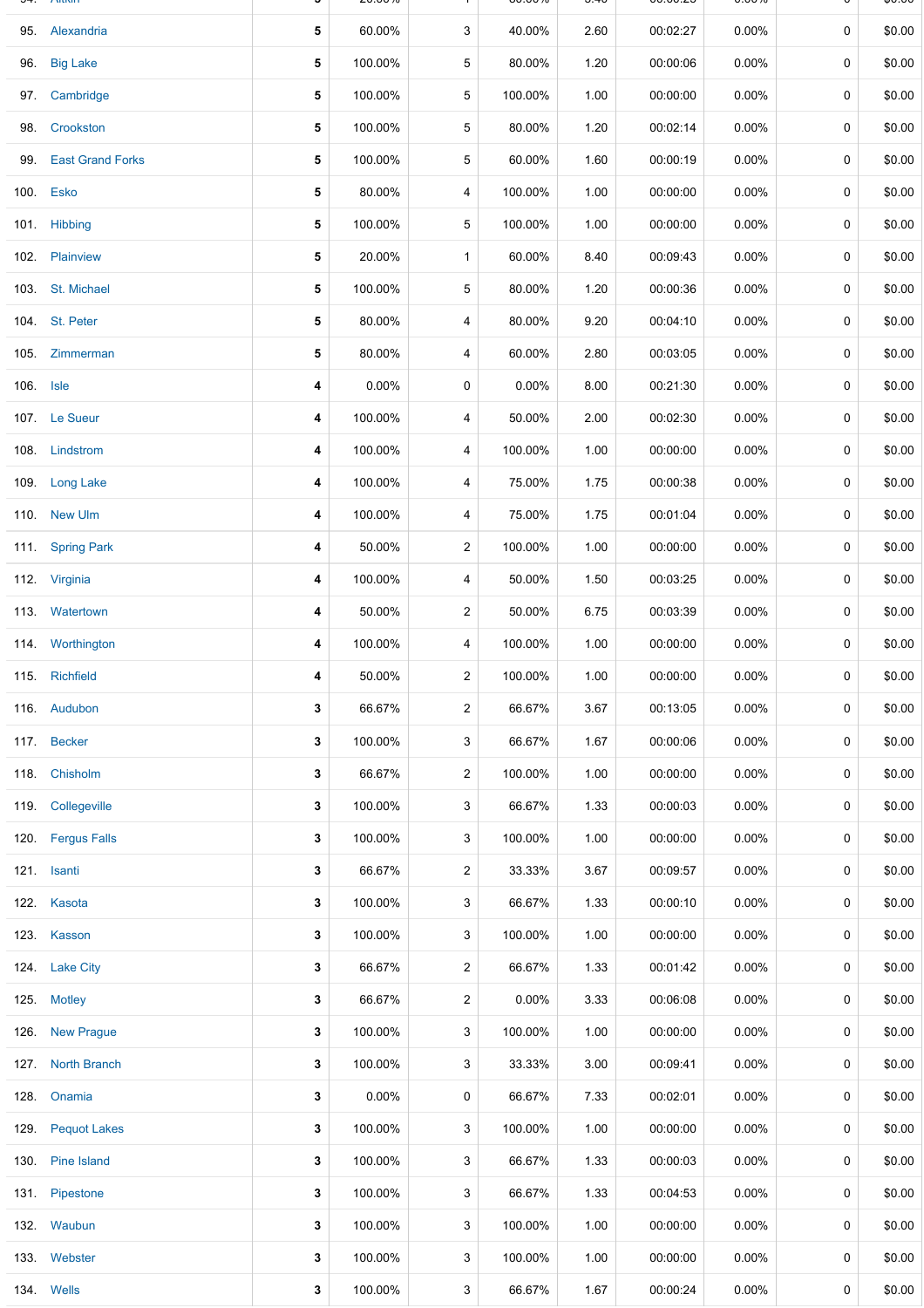|      | 135. Oakdale          | 3            | 100.00%  | 3              | 66.67%   | 3.33           | 00:12:06             | $0.00\%$             | 0 | \$0.00        |
|------|-----------------------|--------------|----------|----------------|----------|----------------|----------------------|----------------------|---|---------------|
|      | 136. Albert Lea       | $\mathbf{2}$ | 100.00%  | 2              | 100.00%  | 1.00           | 00:00:00             | $0.00\%$             | 0 | \$0.00        |
|      | 137. Atwater          | $\mathbf{2}$ | 100.00%  | $\overline{c}$ | 100.00%  | 1.00           | 00:00:00             | 0.00%                | 0 | \$0.00        |
| 138. | <b>Backus</b>         | 2            | 100.00%  | 2              | 50.00%   | 4.00           | 00:13:04             | 0.00%                | 0 | \$0.00        |
|      | 139. Barnesville      | 2            | 100.00%  | 2              | 0.00%    | 19.00          | 00:25:53             | $0.00\%$             | 0 | \$0.00        |
|      | 140. Blooming Prairie | $\mathbf{2}$ | 100.00%  | 2              | 50.00%   | 6.00           | 00:01:09             | $0.00\%$             | 0 | \$0.00        |
|      | 141. Blue Earth       | $\mathbf{2}$ | 100.00%  | 2              | 50.00%   | 1.50           | 00:14:51             | 0.00%                | 0 | \$0.00        |
|      | 142. Brownsville      | 2            | 100.00%  | 2              | 100.00%  | 1.00           | 00:00:00             | $0.00\%$             | 0 | \$0.00        |
|      | 143. Delano           | $\mathbf{2}$ | 100.00%  | 2              | 100.00%  | 1.00           | 00:00:00             | $0.00\%$             | 0 | \$0.00        |
|      | 144 Detroit Lakes     | $\mathbf{2}$ | 100.00%  | $\overline{c}$ | 50.00%   | 2.00           | 00:02:07             | $0.00\%$             | 0 | \$0.00        |
|      | 145. Edgerton         | $\mathbf{2}$ | 100.00%  | 2              | 50.00%   | 2.00           | 00:02:37             | $0.00\%$             | 0 | \$0.00        |
|      | 146. Frazee           | $\mathbf{2}$ | 100.00%  | $\overline{c}$ | 50.00%   | 1.50           | 00:00:00             | 0.00%                | 0 | \$0.00        |
|      | 147. Kenyon           | 2            | 100.00%  | 2              | 50.00%   | 1.50           | 00:02:10             | 0.00%                | 0 | \$0.00        |
|      | 148. Kimball          | $\mathbf{2}$ | 100.00%  | $\overline{c}$ | 100.00%  | 1.00           | 00:00:00             | $0.00\%$             | 0 | \$0.00        |
|      | 149. La Crescent      | 2            | 100.00%  | 2              | 0.00%    | 3.00           | 00:01:35             | 0.00%                | 0 | \$0.00        |
|      | 150. Milaca           | $\mathbf{2}$ | 100.00%  | $\overline{c}$ | 100.00%  | 1.00           | 00:00:00             | 0.00%                | 0 | \$0.00        |
|      | 151 New London        | 2            | 100.00%  | 2              | 100.00%  | 1.00           | 00:00:00             | $0.00\%$             | 0 | \$0.00        |
| 152. | <b>New York Mills</b> | $\mathbf{2}$ | 100.00%  | $\overline{c}$ | 100.00%  | 1.00           | 00:00:00             | 0.00%                | 0 | \$0.00        |
|      | 153. Princeton        | $\mathbf{2}$ | 100.00%  | 2              | 100.00%  | 1.00           | 00:00:00             | 0.00%                | 0 | \$0.00        |
|      | 154. Red Lake Falls   | 2            | 100.00%  | 2              | 100.00%  | 1.00           | 00:00:00             | $0.00\%$             | 0 | \$0.00        |
|      | 155. Rushford         | 2            | 50.00%   | $\mathbf{1}$   | 50.00%   | 1.50           | 00:02:17             | $0.00\%$             | 0 | \$0.00        |
|      | 156. Sebeka           | $\mathbf{2}$ | 100.00%  | $\overline{c}$ | 50.00%   | 13.50          | 00:04:17             | $0.00\%$             | 0 | \$0.00        |
|      | 157. Spicer           | $\mathbf{2}$ | 100.00%  | $\overline{c}$ | 50.00%   | 1.50           | 00:00:23             | $0.00\%$             | 0 | \$0.00        |
|      | 158. Starbuck         | $\mathbf{2}$ | 100.00%  | $\overline{c}$ | 100.00%  | 1.00           | 00:00:00             | $0.00\%$             | 0 | \$0.00        |
|      | 159. Underwood        | $\mathbf{2}$ | 100.00%  | 2              | 100.00%  | 1.00           | 00:00:00             | $0.00\%$             | 0 | \$0.00        |
|      | 160. Wadena           | $\mathbf{2}$ | 100.00%  | 2              | 100.00%  | 1.00           | 00:00:00             | 0.00%                | 0 | \$0.00        |
|      | 161. Winsted          | $\mathbf{2}$ | 100.00%  | $\overline{c}$ | 50.00%   | 2.50           | 00:01:22             | $0.00\%$             | 0 | \$0.00        |
|      | 162. Arden Hills      | 2            | 100.00%  | 2              | $0.00\%$ | 9.00           | 00:02:45             | $0.00\%$             | 0 | \$0.00        |
|      | 163. Blaine           | $\mathbf{2}$ | 50.00%   | $\mathbf{1}$   | 100.00%  | 1.00           | 00:00:00             | $0.00\%$             | 0 | \$0.00        |
|      | 164 New Brighton      | 2            | 100.00%  | 2              | 50.00%   | 1.50           | 00:04:21             | $0.00\%$             | 0 | \$0.00        |
|      | 165. Robbinsdale      | $\mathbf{2}$ | 100.00%  | $\overline{2}$ | 100.00%  | 1.00           | 00:00:00             | $0.00\%$             | 0 | \$0.00        |
|      | 166. West Saint Paul  | $\mathbf{2}$ | 100.00%  | 2              | 50.00%   | 1.50           | 00:01:17             | $0.00\%$             | 0 | \$0.00        |
|      | 167. Argyle           | $\mathbf 1$  | 100.00%  | $\mathbf{1}$   | $0.00\%$ | 5.00           | 00:14:04             | $0.00\%$             | 0 | \$0.00        |
|      | 168. Arlington        | 1            | 100.00%  | 1              | 0.00%    | 18.00          | 00:21:55             | $0.00\%$             | 0 | \$0.00        |
|      | 169. Ashby            | 1            | 100.00%  | $\mathbf{1}$   | 100.00%  | 1.00           | 00:00:00             | $0.00\%$             | 0 | \$0.00        |
|      | 170. Avon             | 1            | 100.00%  | $\mathbf{1}$   | $0.00\%$ | 2.00           | 00:00:32             | $0.00\%$             | 0 | \$0.00        |
|      | 171. Battle Lake      | 1            | 100.00%  | $\mathbf{1}$   | $0.00\%$ | 2.00           | 00:00:07             | $0.00\%$             | 0 | \$0.00        |
|      | 172. Bayport          | $\mathbf 1$  | 100.00%  | 1              | 100.00%  | 1.00           | 00:00:00             | $0.00\%$             | 0 | \$0.00        |
|      | 173. Bethel           | $\mathbf 1$  | 0.00%    | 0              | 100.00%  | 1.00           | 00:00:00             | $0.00\%$             | 0 | \$0.00        |
|      | 174. Bigfork          | $\mathbf 1$  | 100.00%  | $\mathbf{1}$   | $0.00\%$ | 4.00           | 00:00:42             | $0.00\%$             | 0 | \$0.00        |
|      |                       |              | $\cdots$ |                | $\cdots$ | $\overline{1}$ | $\sim$ $\sim$ $\sim$ | $\sim$ $\sim$ $\sim$ |   | $\sim$ $\sim$ |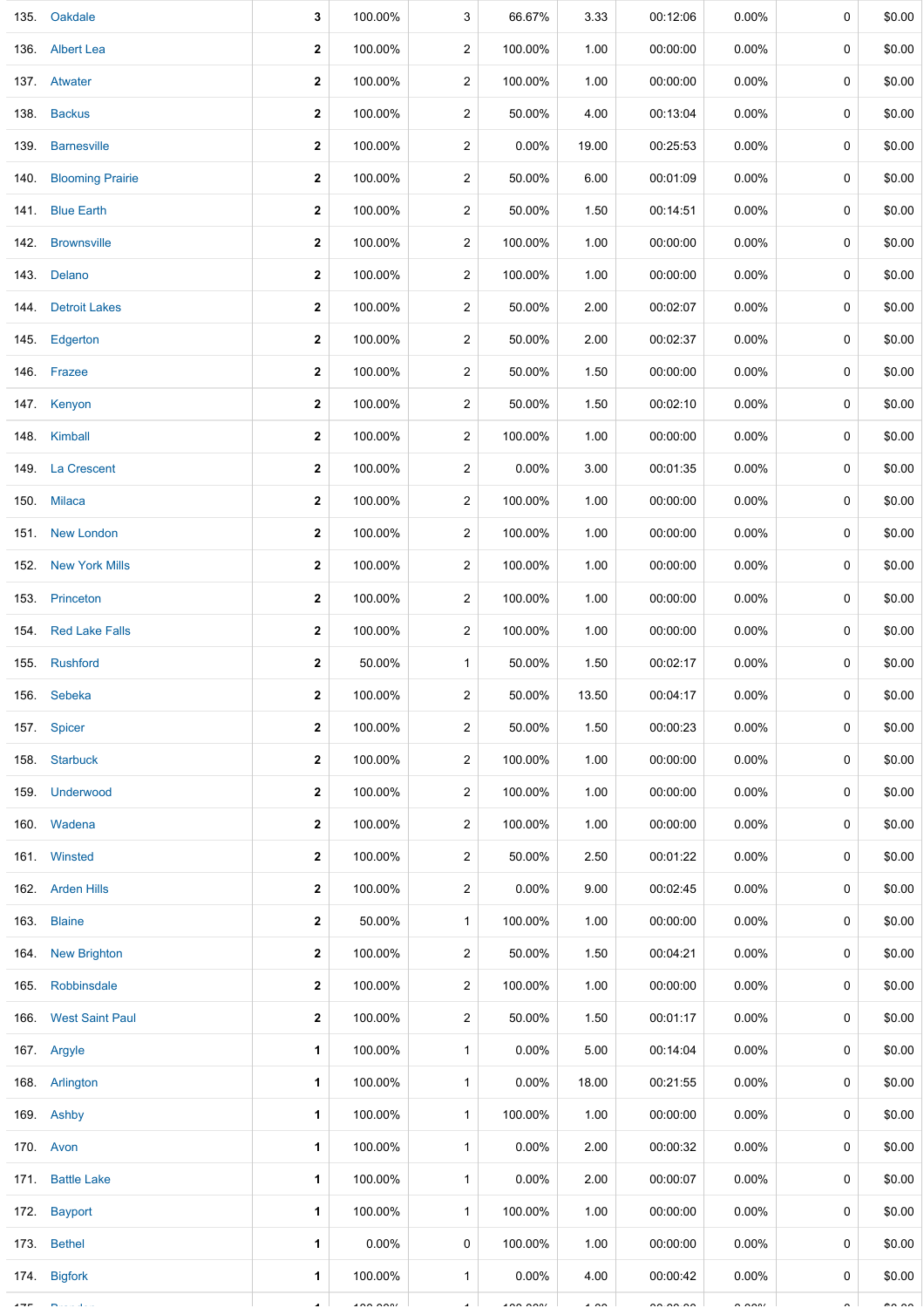| 175.       | <b>Brandon</b>         | 1            | 100.00%  | 1            | 100.00%  | 1.00   | 00:00:00 | $0.00\%$ | 0 | \$0.00 |
|------------|------------------------|--------------|----------|--------------|----------|--------|----------|----------|---|--------|
| 176.       | <b>Cass Lake</b>       | 1            | 100.00%  | $\mathbf{1}$ | 100.00%  | 1.00   | 00:00:00 | $0.00\%$ | 0 | \$0.00 |
|            | 177. Chokio            | 1            | 100.00%  | $\mathbf{1}$ | 100.00%  | 1.00   | 00:00:00 | $0.00\%$ | 0 | \$0.00 |
| 178.       | <b>Clear Lake</b>      | 1            | 100.00%  | 1            | 100.00%  | 1.00   | 00:00:00 | $0.00\%$ | 0 | \$0.00 |
|            | 179. Clearwater        | 1            | 100.00%  | $\mathbf{1}$ | 100.00%  | 1.00   | 00:00:00 | $0.00\%$ | 0 | \$0.00 |
| 180.       | Cohasset               | 1            | 100.00%  | 1            | 0.00%    | 3.00   | 00:02:16 | $0.00\%$ | 0 | \$0.00 |
|            | 181. Cold Spring       | 1            | 100.00%  | $\mathbf{1}$ | 100.00%  | 1.00   | 00:00:00 | $0.00\%$ | 0 | \$0.00 |
| 182.       | Cologne                | 1            | 100.00%  | 1            | 100.00%  | 1.00   | 00:00:00 | $0.00\%$ | 0 | \$0.00 |
| 183.       | <b>Crystal Bay</b>     | 1            | 100.00%  | $\mathbf{1}$ | 100.00%  | 1.00   | 00:00:00 | $0.00\%$ | 0 | \$0.00 |
|            | 184. Deer River        | 1            | 100.00%  | 1            | 100.00%  | 1.00   | 00:00:00 | $0.00\%$ | 0 | \$0.00 |
| 185.       | <b>Eden Valley</b>     | 1            | 100.00%  | $\mathbf{1}$ | 100.00%  | 1.00   | 00:00:00 | $0.00\%$ | 0 | \$0.00 |
| 186.       | Emily                  | 1            | 100.00%  | 1            | 100.00%  | 1.00   | 00:00:00 | $0.00\%$ | 0 | \$0.00 |
| 187.       | Evansville             | 1            | $0.00\%$ | 0            | 100.00%  | 1.00   | 00:00:00 | 0.00%    | 0 | \$0.00 |
|            | 188. Fertile           | 1            | 100.00%  | $\mathbf{1}$ | 100.00%  | 1.00   | 00:00:00 | $0.00\%$ | 0 | \$0.00 |
| 189.       | Foley                  | $\mathbf{1}$ | 100.00%  | $\mathbf{1}$ | 100.00%  | 1.00   | 00:00:00 | $0.00\%$ | 0 | \$0.00 |
|            | 190. Fosston           | 1            | 100.00%  | 1            | 100.00%  | 1.00   | 00:00:00 | $0.00\%$ | 0 | \$0.00 |
| 191.       | Glenwood               | 1            | 100.00%  | $\mathbf{1}$ | 0.00%    | 3.00   | 00:00:16 | $0.00\%$ | 0 | \$0.00 |
|            | 192. Granite Falls     | 1            | 100.00%  | 1            | $0.00\%$ | 4.00   | 00:08:07 | $0.00\%$ | 0 | \$0.00 |
| 193.       | Hallock                | 1            | 100.00%  | 1            | 100.00%  | 1.00   | 00:00:00 | $0.00\%$ | 0 | \$0.00 |
|            | 194. Hancock           | 1            | 100.00%  | 1            | 100.00%  | 1.00   | 00:00:00 | $0.00\%$ | 0 | \$0.00 |
|            | 195. Hayfield          | 1            | 100.00%  | 1            | 100.00%  | 1.00   | 00:00:00 | 0.00%    | 0 | \$0.00 |
| 196. Hills |                        | 1            | 100.00%  | $\mathbf{1}$ | 100.00%  | 1.00   | 00:00:00 | $0.00\%$ | 0 | \$0.00 |
|            | 197. Holdingford       | 1            | 100.00%  | 1            | 100.00%  | 1.00   | 00:00:00 | 0.00%    | 0 | \$0.00 |
| 198.       | <b>Hoyt Lakes</b>      | 1            | 0.00%    | 0            | 100.00%  | 1.00   | 00:00:00 | $0.00\%$ | 0 | \$0.00 |
| 199.       | <b>Jeffers</b>         | 1            | 100.00%  | 1            | 100.00%  | 1.00   | 00:00:00 | $0.00\%$ | 0 | \$0.00 |
| 200.       | Karlstad               | 1            | 100.00%  | 1            | 100.00%  | 1.00   | 00:00:00 | $0.00\%$ | 0 | \$0.00 |
|            | 201. Laporte           | 1            | 100.00%  | 1            | 100.00%  | 1.00   | 00:00:00 | 0.00%    | 0 | \$0.00 |
| 202.       | Litchfield             | 1            | 100.00%  | $\mathbf{1}$ | 100.00%  | 1.00   | 00:00:00 | $0.00\%$ | 0 | \$0.00 |
|            | 203. Longville         | 1            | 100.00%  | 1            | 100.00%  | 1.00   | 00:00:00 | $0.00\%$ | 0 | \$0.00 |
|            | 204. Luverne           | 1            | 100.00%  | 1            | 100.00%  | 1.00   | 00:00:00 | $0.00\%$ | 0 | \$0.00 |
|            | 205. Madison           | 1            | 100.00%  | 1            | 100.00%  | 1.00   | 00:00:00 | $0.00\%$ | 0 | \$0.00 |
| 206.       | <b>Mahnomen</b>        | $\mathbf{1}$ | 100.00%  | $\mathbf{1}$ | 100.00%  | 1.00   | 00:00:00 | $0.00\%$ | 0 | \$0.00 |
| 207.       | <b>Maple Lake</b>      | 1            | 100.00%  | 1            | 100.00%  | 1.00   | 00:00:00 | $0.00\%$ | 0 | \$0.00 |
| 208.       | <b>Melrose</b>         | 1            | 100.00%  | 1            | $0.00\%$ | 10.00  | 00:06:39 | $0.00\%$ | 0 | \$0.00 |
| 209.       | Montevideo             | 1            | 100.00%  | 1            | $0.00\%$ | 2.00   | 00:12:24 | $0.00\%$ | 0 | \$0.00 |
| 210.       | Montgomery             | 1            | 100.00%  | 1            | 100.00%  | 1.00   | 00:00:00 | $0.00\%$ | 0 | \$0.00 |
| 211.       | Newfolden              | 1            | 100.00%  | 1            | 100.00%  | 1.00   | 00:00:00 | 0.00%    | 0 | \$0.00 |
| 212.       | <b>Osakis</b>          | 1            | 100.00%  | 1            | 100.00%  | 1.00   | 00:00:00 | $0.00\%$ | 0 | \$0.00 |
| 213.       | <b>Parkers Prairie</b> | 1            | 100.00%  | $\mathbf{1}$ | 100.00%  | 1.00   | 00:00:00 | $0.00\%$ | 0 | \$0.00 |
| 214.       | <b>Pelican Rapids</b>  | 1            | 100.00%  | 1            | 100.00%  | 1.00   | 00:00:00 | $0.00\%$ | 0 | \$0.00 |
|            | 215. Pine City         | 1            | 100.00%  | $\mathbf{1}$ | $0.00\%$ | 108.00 | 01:03:31 | $0.00\%$ | 0 | \$0.00 |